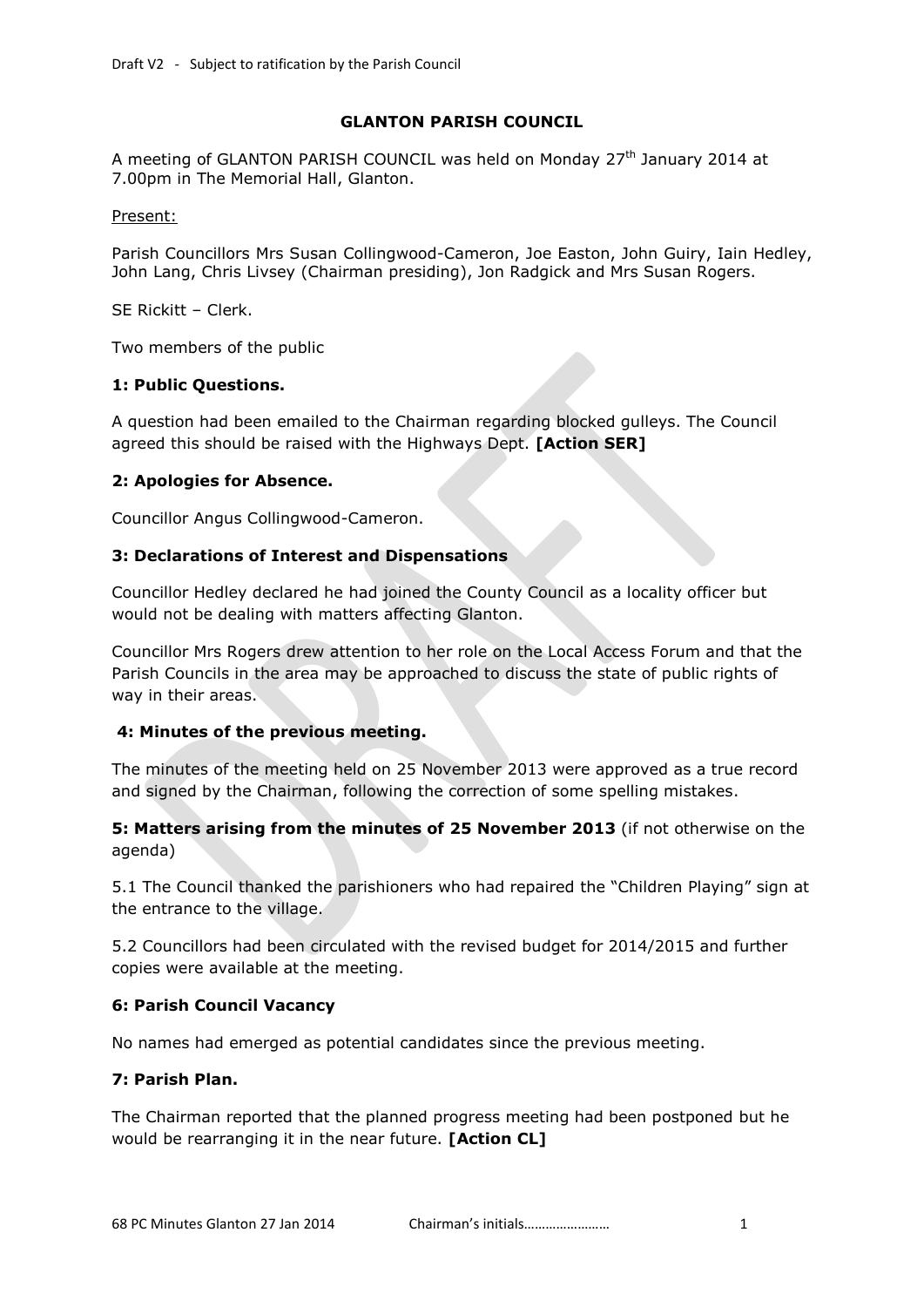# **8: Safety on the A697**

Councillor Radgick reported that the further meeting of the three parishes had not been arranged and the group appeared to have stalled. The clerk had no recent information regarding the Council Council's A697 Working Group. The clerk had circulated a response regarding the A1 Roadworks which resulted traffic being diverted onto the A697 and has registered as a consultee for any future works.

## **9: Highway and Drainage Issues in the Parish**

9.1 Councillor Guiry reported he had photographs of the recent flooding on the Glanton-Powburn road. He is to forward those to the clerk for onward transmission to highways officers and Councillor Bridgett to support the Parish Council's request for a senior level meeting to discuss the urgent need for drainage works on this road and elsewhere in the village. **[Actions JG & SER]**

9.2 Councillors noted that the covers on the interceptors drains on the slope to Powburn were now broken. **[SER to report to NCC]**

9.3 Councillors reported further concerns regarding excessive water pressure and burst mains in the parish. The Chairman agreed to request Councillor Angus Collingwood-Cameron to again contact Northumbrian Water. **[Action CL & AC-C]**

## **10: Council Communications.**

10.1 The Council noted details of uncirculated emails and copies of various unsolicited mail.

10.2 The Council authorised the clerk to commence registration of the Council for internet banking. The Council will consider safeguards once the "two signatures" rule has been modified by the Local Audit & Accountability Bill currently in its final Parliamentary stages.

## **11: Meetings attended.**

Councillor Radgick has attended the Rothbury Cluster meeting on 5 December 2013, but there were no items to draw to the specific attention of the Council. The minutes of the Cluster Meeting were available for inspection.

## **12: Finance.**

12.1 The Council noted the previously circulated budget summary (A copy is attached to the signed minutes)

12.2 The Council authorised the following expenditure

- NALC Training Course  $£5.00$
- Rothbury Parish Council Contribution to Cluster Meeting Costs £17.00
- Glanton Memorial Hall Hall Hire £33.75
- SE Rickitt Postage and admin expenses for calendar year  $3013 £34.95$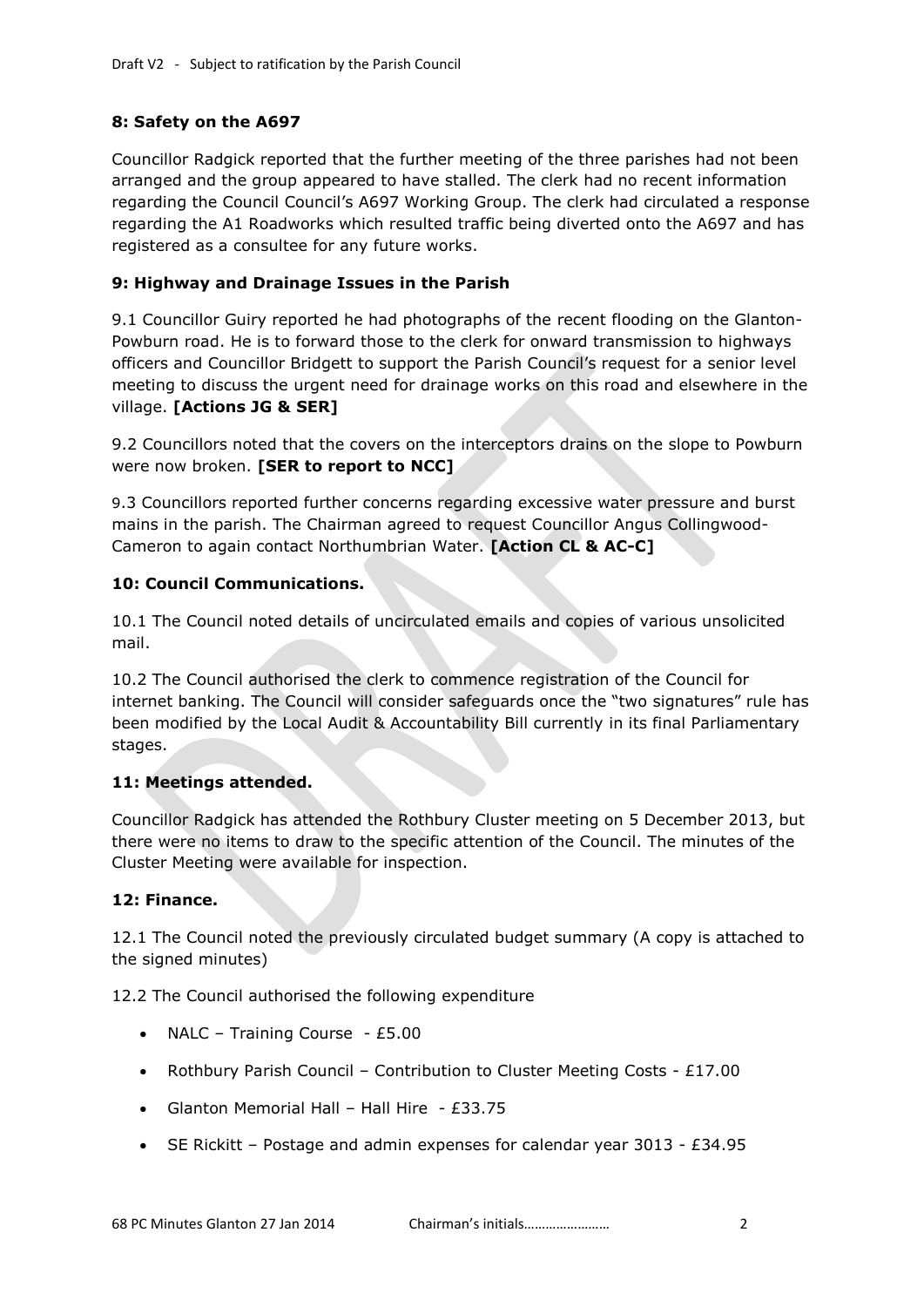12.3 The Chairman reported that, shortly after the previous meeting, the Council had been offered £250.00 by the County Council to assist with Newsletter expenses. He had authorised the clerk to accept the offer and the funds were now in the Council's bank account. The Council agreed that future accounts should show this as a ring-fenced item.

# **13: Planning.**

There were no planning applications to consider.

## **14: Street Lighting**

14.1 The Council further discussed the County Council's proposed replacement of all sodium street lights with LEDS over the next few years. The Council resolved to ask the County Council to put Glanton into the first part of the programme. **[Action SER to contact NCC]**

14.2 The Council further considered whether to propose variations in the times or intensity of illumination once the LED lights had been installed. Councillors were unanimously of the view that any such request would require consultation with parishioners. One parishioner had already expressed concerns. Councillors were concerned that any consultation deals with issues such as insurance as they feared this was a topic which could be subject to mis-understandings. As an initial step, the Chairman was minded to have this as a matter for discussion at the Annual Parish Meeting on 19<sup>th</sup> May. **[Action CL/SER]** 

# **15: Village Activities.**

15.1 The Council noted the forthcoming village activities and particularly wished to encourage attendance at the Pantomime.

- $\triangleright$  Mondays Keep Fit
- $\triangleright$  Wednesdays Yoga
- $\triangleright$  Second Wednesday each month Coffee Morning
- $\triangleright$  Last Wednesday each month Lunch Club
- $\triangleright$  Friday 14<sup>th</sup> February Race Night in aid of the Hall and the Show.

15.2 Particular attention was drawn to the 21 February launch of *Singin Hinnies*, the account of the Robertson Family, published by the Glanton Heritage Group. The Council congratulated the Group on publication and Councillors were encouraged to purchase copies.

## **16: Commemoration of WWI**

The Chairman reported that the working group was in the process of finalising its proposals which could involve the Parish Council and these would come to a future meeting. **[Action CL]**